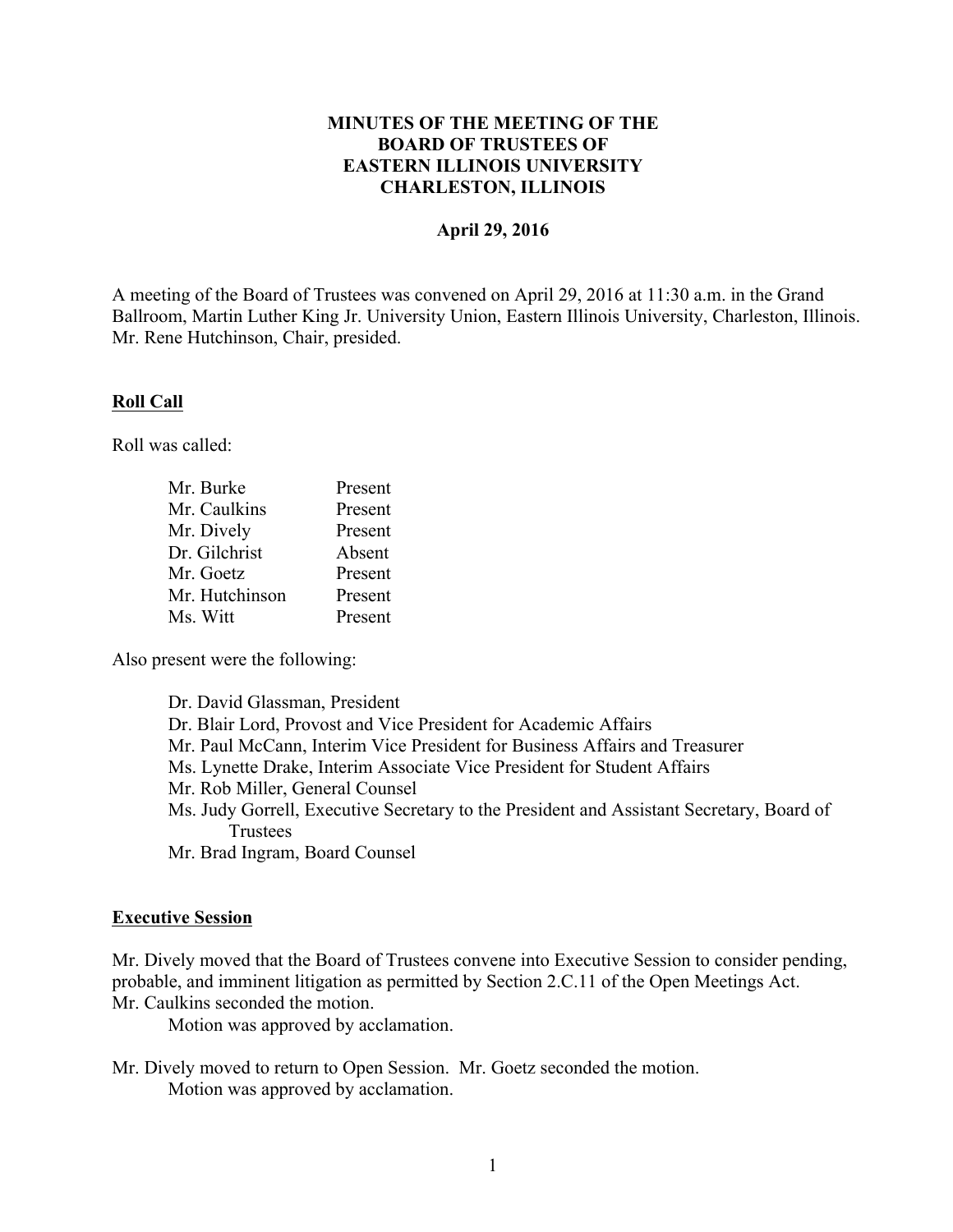## **Report from Board Chair**

Mr. Hutchinson asked for a moment of silence to remember EIU student, Michael Bellock, who passed away on April 23, 2016.

To honor Mr. Kratochvil, Mr. Hutchinson read a proclamation:

# **Roger L. Kratochvil**

WHEREAS, Roger L. Kratochvil began his 60-year history with Eastern Illinois University when, as a recent graduate of Mt. Olive High School, he chose to pursue his higher education at EIU, graduating in 1960 with a bachelor's degree in social science with teacher education; and

WHEREAS, while attending EIU, Mr. Kratochvil continued to excel at athletics, concentrating on baseball and lettering all four years of his college career. For 20 years, he held the school record with 38 RBI in 31 games. In both 1959 and 1960, he was named to the IIAC All-Conference team, and was named EIU MVP in 1960. He was inducted into the EIU Athletic Hall of Fame in 1998; and

WHEREAS, upon graduation, Mr. Kratochvil left campus to seek a career in education, but continued as a steadfast devotee to his alma mater, faithfully promoting Eastern Illinois University and displaying his EIU connection, serving as a strong advocate for EIU among potential student recruits from Mt. Olive and beyond; and

WHEREAS, Mr. Kratochvil, along with Mr. Leo Welch and Dr. Robert Webb, accepted an appointment to the EIU Board of Trustees from Governor Rod Blagojevich in August 2004. Individually and collectively, they contributed to the leadership of the university through their decision-making and support of on- and off-campus activities; and

WHEREAS, Mr. Kratochvil provided sound judgement and leadership to the Board of Trustees for 11 years-plus, assuming the role of board chair for two of those years (2008-2009 and 2012-13), and serving on the board's Executive/Planning, Board Relations and Finance/Audit committees, as well as board liaison to the EIU Foundation and Alumni Association boards; and

WHEREAS, Mr. Kratochvil, in his tenure on the Board of Trustees, provided guidance to three Eastern Illinois University presidents – Louis V. Hencken, William L. Perry, and David M. Glassman.

NOW, THEREFORE, BE IT RESOLVED THAT the members of Eastern Illinois University's Board of Trustees, along with the university's administrators, faculty, staff and students, do hereby express their utmost gratitude to Roger L. Kratochvil for his guidance and dedicated service to Eastern Illinois University and do hereby thank him for his continued commitment to the citizens of Illinois. His historical perspective will be sorely missed by his fellow board members, as will his green bow tie on St. Patrick's Day.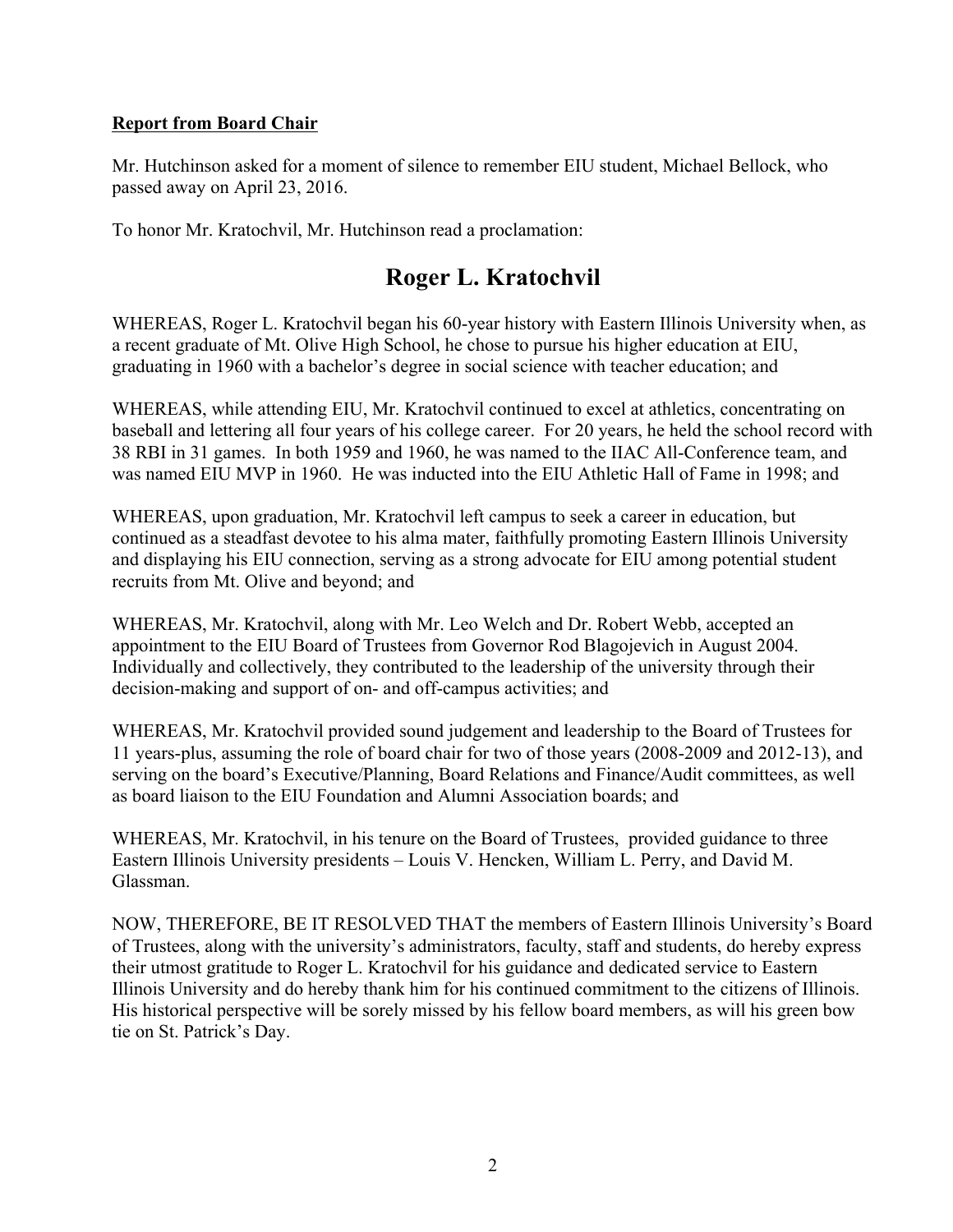# **Committee Reports**

Executive/Planning Committee – Dr. Glassman reported that Intercollegiate Athletics conducted a 360 access study, and a consultant visited campus to look at the number of sports teams, resources, and staffing. The focus included Title IX regarding the balance and equality between men and women's sports, facilities, and resources. Dr. Glassman went to Springfield on April 21, 2016 to testify, but the activities of the day did not allow for any university's testimony. EIU's testimony is rescheduled for May 4, 2016. Media Relations is implementing several marketing initiatives— "Something for Everyone this Summer" with two billboards in Champaign, radio spots in Chicago, and newspapers in various cities. The Foundation will contribute \$100,000 a year to be used at the President's discretion. The Committee heard an enrollment update. A yield initiative is underway to get admitted students to commit to EIU. Another initiative this summer is Panther Friday which is a customized one-on-one visit opportunity. The Board Retreat is scheduled for Saturday, June 25.

Board Relations Committee – Steve Rich and Jonathan McKenzie reported that the Board Relations committee met and discussed information pertaining to each area of University Advancement. Yield programs and on-campus events targeting recruitment are ramping up while the ForeverEIU Alumni Magazine, EIU yard signs, popcorn bags, and radio sponsorships are all being utilized to share EIU pride and increase visibility. Through the 2<sup>nd</sup> Quarter (December 31, 2015) \$2,380,935 has been received and \$5,818,880 has been raised through fundraising. In regards to the Scholarship Drive—  $FY16$ : ten new endowments and four new annual = 14 scholarships. Totals on the scholarship campaign (goal of 100 new endowed) 124 (75 endowed; 46 annual). On February 17<sup>th</sup> and 18<sup>th</sup>, the EIU Foundation held their winter board and committee meetings and selected the Burnham and Nancy Neal Outstanding Philanthropist Award recipient and the 2015 Annuitant Ambassador of the Year. Through the first two quarters of FY16, EIU's gross royalties have increase 45% (\$52,918 vs. \$36,571) when compared to the same period last year. This figure represents 82% of the amount collected in all of FY15.

Finance/Audit Committee – The Committee discussed the Internal Audit Two Year Plan provided by Ms. Leigh Moon. Discussion touched on the possibility of auditing specific operational functions over multiple departments as opposed to auditing all operational function of a few departments. Ms. Kay McElwee spoke to the Business Enterprise Program (BEP) for minorities and female vendors. The Committee asked that each purchase approval moving forward contain BEP information and the summary of bids. The 2015 Compliance Audit summary resulted in four findings—three in Financial Aid and one in staff reporting. The Committee discussed the FY16 Budget.

# Board Regulations – No report.

Academic and Student Affairs Committee – Dr. Lord reviewed the new program request— M.S. in Cybersecurity, a collaborative degree program between the Schools of Business and Technology. The Board will be asked to approve the program request at the Board Meeting. Dr. Lord also reviewed the list of 14 individuals being presented for tenure this afternoon. The awarding of tenure will be effective with the 2016-2017 academic year. Ms. Drake, Interim Associate Vice President for Student Affairs, updated the Board on the passing of EIU student Michael Bellock, the camps and conferences schedule this summer, Apportionment Board Allocations for FY17, the Career Services Annual Report, the *I Love EIU* signs, and end of the year activities.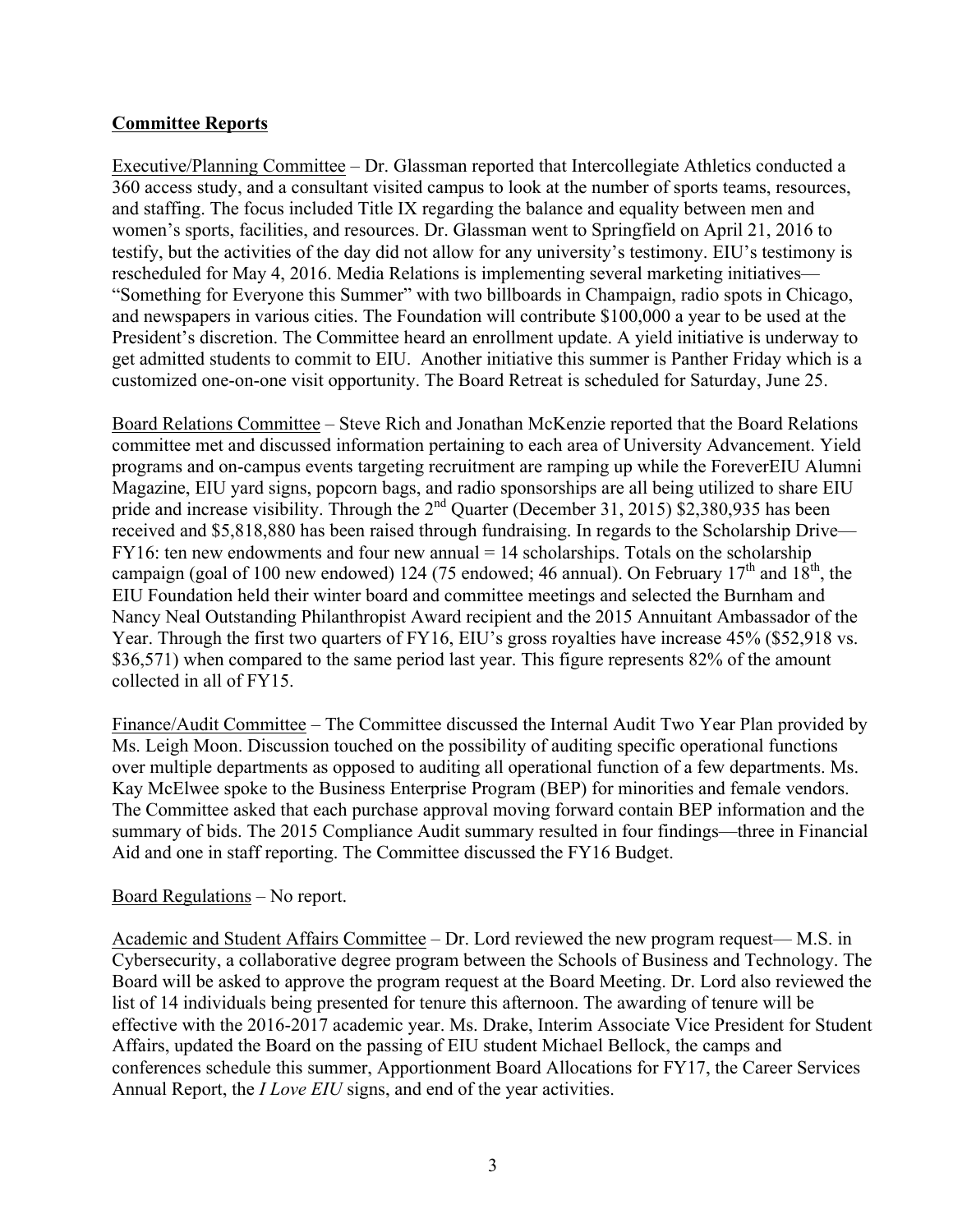### **Action Items**

1. Mr. Burke moved to approve the minutes of the Board Meeting on January 22, 2016. Mr. Caulkins seconded the motion.

Roll was called and the vote was as follows:

| Mr. Burke      | Yes |  |
|----------------|-----|--|
| Mr. Caulkins   | Yes |  |
| Mr. Dively     | Yes |  |
| Mr. Goetz      | Yes |  |
| Ms. Witt       | Yes |  |
| Mr. Hutchinson | Yes |  |
|                |     |  |

Motion carried.

2. Mr. Burke moved to approve the purchase of membership to Public Broadcasting Services (PBS) for WEIU from Public Broadcasting Services in Arlington, VA at a cost not to exceed \$275,000.00. The fund source is grant funds. Mr. Dively seconded the motion.

Roll was called and the vote was as follows:

| Mr. Burke      | Yes |  |
|----------------|-----|--|
| Mr. Caulkins   | Yes |  |
| Mr. Dively     | Yes |  |
| Mr. Goetz      | Yes |  |
| Ms. Witt       | Yes |  |
| Mr. Hutchinson | Yes |  |

Motion carried.

3. Mr. Burke moved to approve the purchase of a two-year lease of two (2) new Ford E-450 Turtle Top Terra Transit shuttle buses. The lease shall be based on 40,000 miles per bus per year and paid from shuttle bus fees to Southern Bus Mobility in Breese, IL. The cost is \$59,099.44, and the fund source is local funds. Mr. Caulkins seconded the motion.

Roll was called and the vote was as follows:

| Yes |
|-----|
| Yes |
| Yes |
| Yes |
| Yes |
| Yes |
|     |

Motion carried.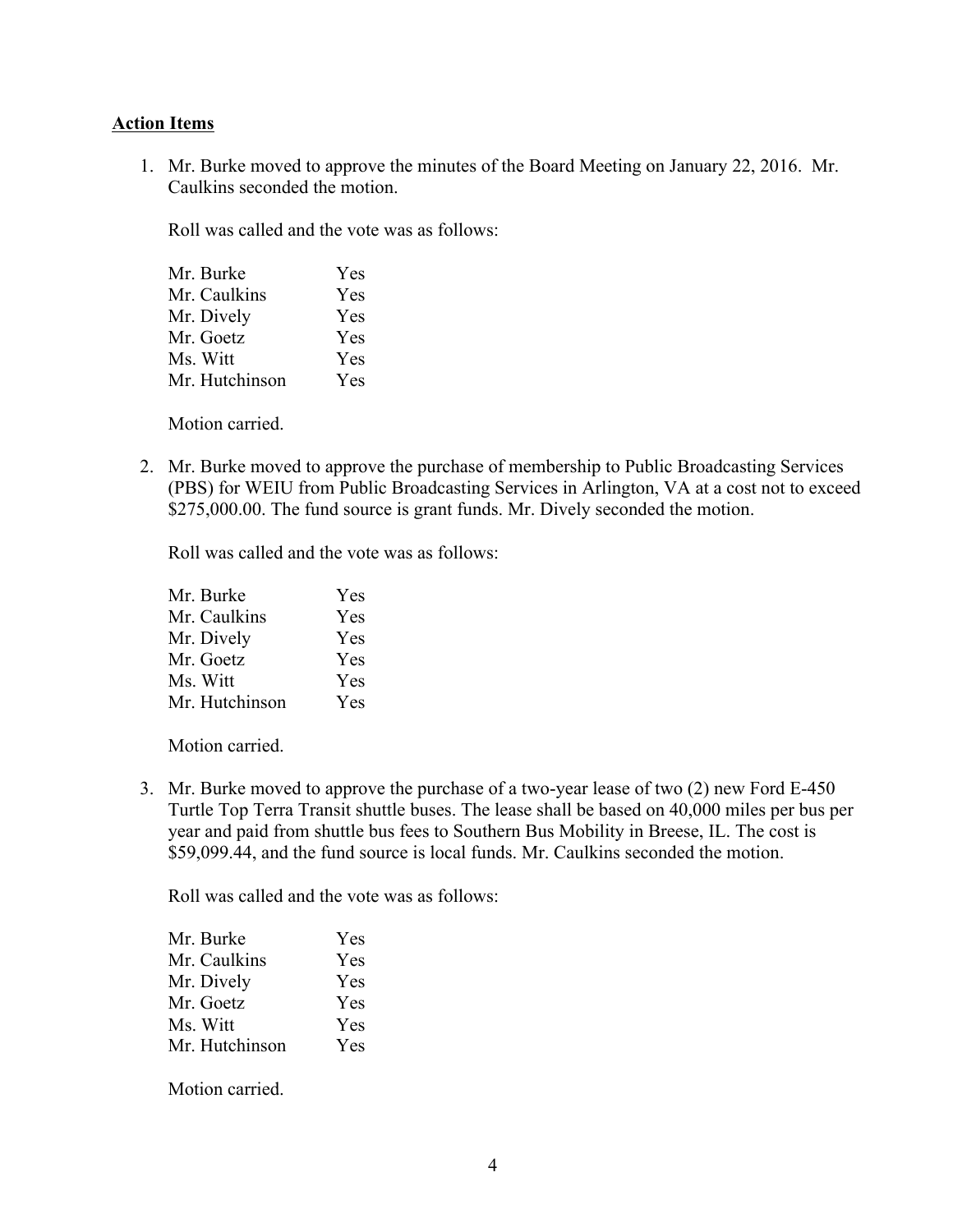4. Mr. Goetz moved to approve the purchase of a membership in CARLI and access to several databases for Booth Library in the amount not to exceed \$400,000.00 from the University of Illinois, CARLI, Champaign, IL. The fund source is appropriated and income funds. Mr. Dively seconded the motion.

Roll was called and the vote was as follows:

| Mr. Caulkins   | Yes |  |
|----------------|-----|--|
| Mr. Dively     | Yes |  |
| Mr. Goetz      | Yes |  |
| Ms. Witt       | Yes |  |
| Mr. Hutchinson | Yes |  |

Motion carried.

5. Mr. Goetz moved to approve the contract renewal of the Telephone Service Agreement with Consolidated Communication, Inc., Mattoon, IL for the one-year period July 1, 2016 through June 30, 2017. The cost is not to exceed \$500,000.00, and the fund source is appropriated, income, and local funds. Mr. Burke seconded the motion.

Roll was called and the vote was as follows:

| Mr. Burke      | Yes     |
|----------------|---------|
| Mr. Caulkins   | Yes     |
| Mr. Dively     | Abstain |
| Mr. Goetz      | Yes     |
| Ms. Witt       | Yes     |
| Mr. Hutchinson | Yes     |

Motion carried.

6. Mr. Dively moved to approve the purchase of various books and periodicals for Booth Library from EBSCO Industries Inc. Cary, IL. This is a sole source vendor, and the cost is not to exceed \$600,000.00. The fund source is appropriated and income funds. Mr. Caulkins seconded the motion.

Roll was called and the vote was as follows:

| Yes |
|-----|
| Yes |
| Yes |
| Yes |
| Yes |
| Yes |
|     |

Motion carried.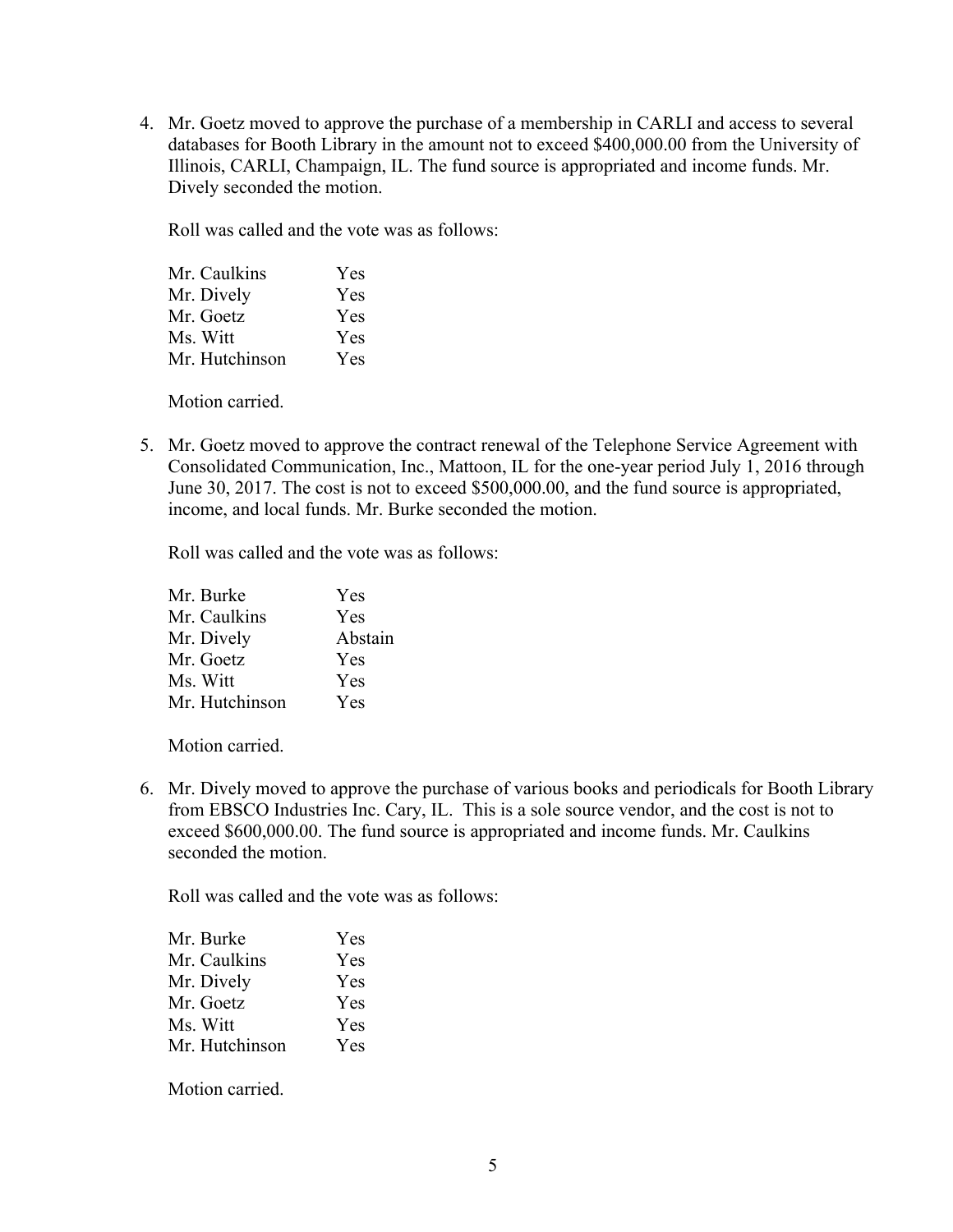7. Mr. Burke moved to approve Eastern's prorated share for the Group Insurance Reimbursement for FY17 in the amount of \$1,713,300.00 to be made in four (4) installments of \$428,325.00 each to the Illinois Department of Central Management Services. The source of funds is appropriated and income funds and the purchase is mandated by statute. Mr. Dively seconded the motion.

Roll was called and the vote was as follows:

| Yes |
|-----|
| Yes |
| Yes |
| Yes |
| Yes |
| Yes |
|     |

Motion carried.

- 8. Mr. Goetz moved to approve the awarding of tenure for 14 candidates who were presented by Dr. Lord. Mr. Burke seconded the motion. The following individuals were presented for award of tenure effective with the 2016-2017 academic year:
	- **1. T. Lisa Brooks**, Assistant Professor, School of Family and Consumer Sciences
	- **2. Todd A. Bruns**, Assistant Professor, Library Services
	- **3. Andrew Cheetham**, Assistant Professor, Department of Music
	- **4. Kesha Coker**, Assistant Professor, School of Business
	- **5. Stefan Eckert**, Assistant Professor, Department of Music
	- **6. Margaret Floress**, Assistant Professor, Department of Psychology
	- **7. Michael Gillespie**, Assistant Professor, Department of Sociology
	- **8. David Gracon**, Assistant Professor, Department of Communication Studies
	- **9. Mary Konkle**, Assistant Professor, Department of Chemistry
	- **10. Barry Kronenfeld**, Assistant Professor, Department of Geology/Geography
	- **11. Danelle Larson**, Assistant Professor, Department of Music
	- **12. Bonnie Laughlin-Schultz**, Assistant Professor, Department of History
	- **13. James Riley**, Assistant Professor, Department of Geology/Geography
	- **14. Samantha Szczur**, Assistant Professor, Department of Communication Studies

Roll was called and the vote was as follows:

| Mr. Burke      | Yes |
|----------------|-----|
| Mr. Caulkins   | Yes |
| Mr. Dively     | Yes |
| Mr. Goetz      | Yes |
| Mr. Hutchinson | Yes |

Motion carried.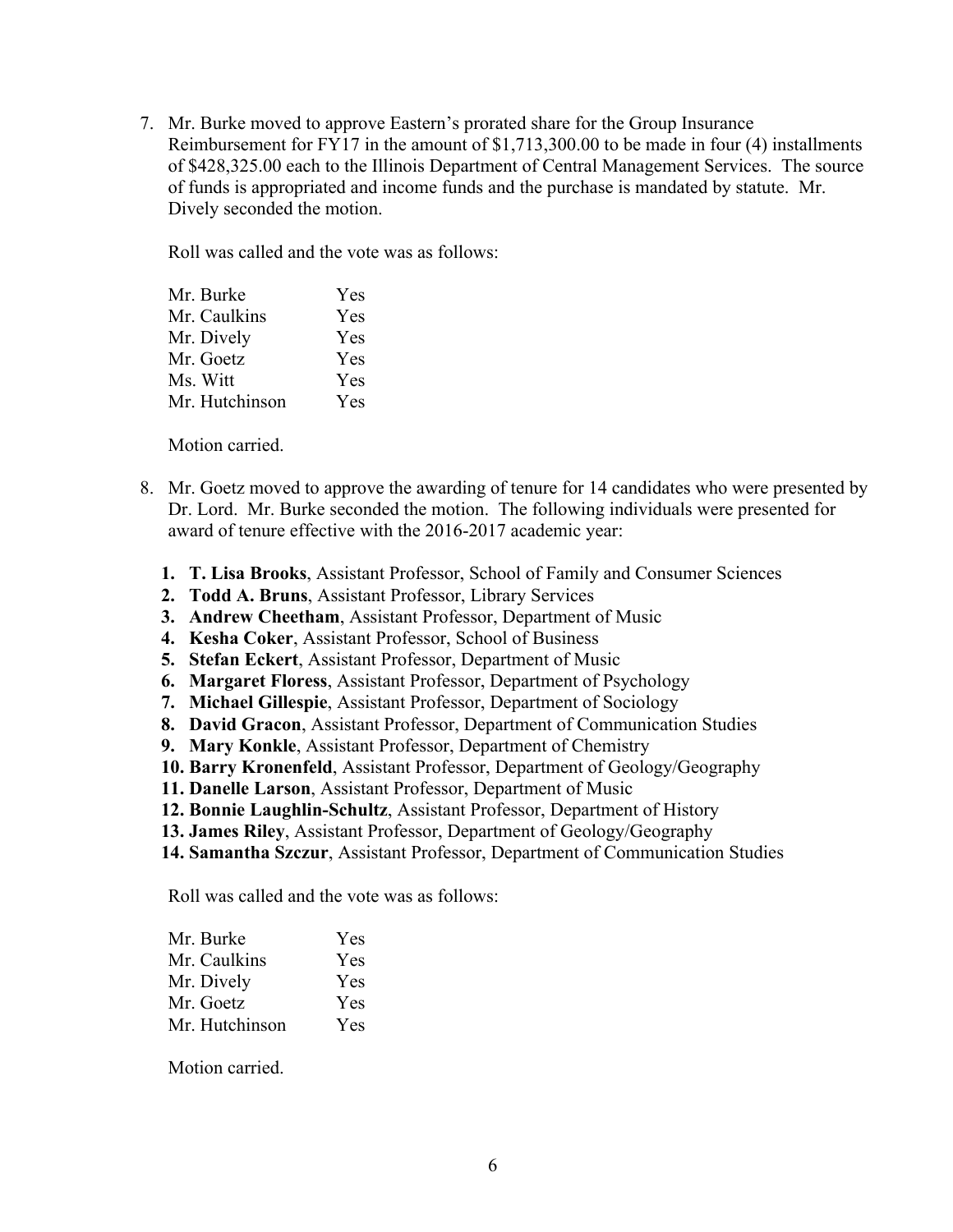9. Mr. Dively moved to approve a new degree program—M.S. in Cybersecurity, a collaborative degree program between the Schools of Business and Technology. The program will be a two-year, part-time, cohort program that will prepare students to become leaders and technical managers in cybersecurity. Mr. Burke seconded the motion.

Roll was called and the vote was as follows:

| Mr. Burke      | Yes |  |
|----------------|-----|--|
| Mr. Caulkins   | Yes |  |
| Mr. Dively     | Yes |  |
| Mr. Goetz      | Yes |  |
| Ms. Witt       | Yes |  |
| Mr. Hutchinson | Yes |  |
|                |     |  |

Motion carried.

10. Mr. Caulkins moved to approve the tuition recommendation for FY17. Mr. Goetz seconded the motion.

### **Proposed FY17 Tuition (Fall 2016, Spring 2017, Summer 2017)**

**Undergraduate** - A student who has not earned the baccalaureate degree will pay the following tuition:

| <b>Illinois Resident</b> |                 |                      |
|--------------------------|-----------------|----------------------|
| Present                  | <b>Proposed</b> | Increase             |
|                          | \$289.00        | \$4.00               |
|                          |                 | \$283.00<br>\$287.00 |

Effective FY05, state law (110 ILCS 665/10-120) provides that tuition for new undergraduate Illinois resident students will remain the same for four continuous academic years. The guaranteed tuition rate period is extended for undergraduate degree programs approved by the University for completion in more than four years. The extension is limited to the minimum number of additional semester(s) to complete the program as approved by the University. This list of programs approved by the University for completion in more than four years is maintained by the Provost. In addition, state law limits the tuition increase applied in a continuing resident undergraduate student's fifth and sixth years. Continuing, non-guaranteed students are charged the guaranteed student rate for two fiscal years prior.

Previous Rates: FY16 Guaranteed Students – Per Semester Hour \$285.00 FY15 Guaranteed Students – Per Semester Hour \$283.00 FY14 Guaranteed Students – Per Semester Hour \$283.00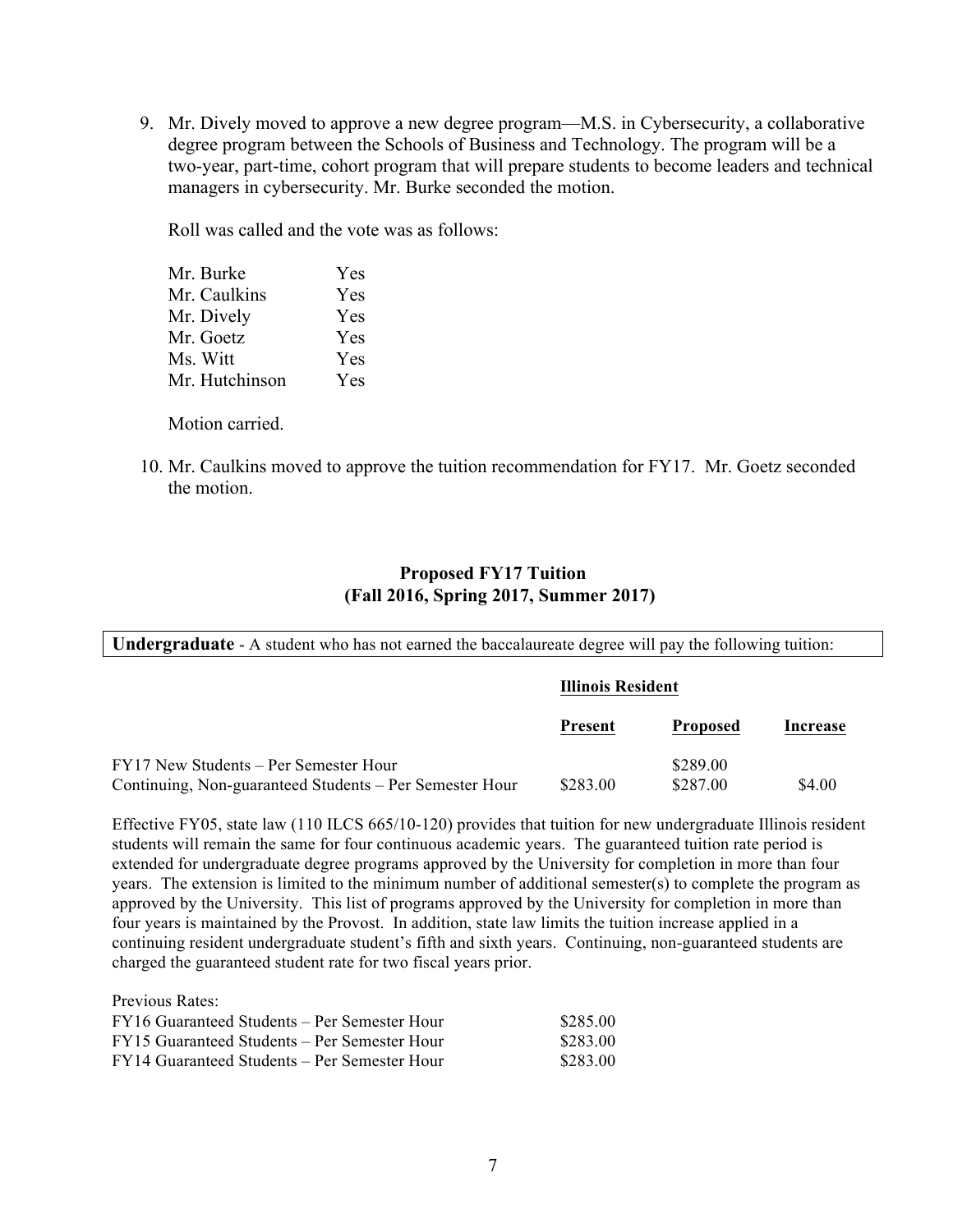#### **Non-Resident**

|                                                                                              | <b>Present</b>       | <b>Proposed</b>      | Increase |
|----------------------------------------------------------------------------------------------|----------------------|----------------------|----------|
| FY16 New Students – Per Semester Hour<br>Continuing Students – Per Semester Hour             | \$356.00             | \$361.00<br>\$361.00 | \$5.00   |
| Footnote - Previous Rates:                                                                   |                      |                      |          |
| FY16 Guaranteed Students – Per Semester Hour<br>FY15 Guaranteed Students – Per Semester Hour | \$356.00<br>\$849.00 |                      |          |
| FY14 Guaranteed Students – Per Semester Hour                                                 | \$849.00             |                      |          |

**Graduate -** A post-baccalaureate student will pay the following tuition (regardless of the level of courses in which he/she enrolls):

|                          |                     | <b>Illinois Resident</b> |                 |  |
|--------------------------|---------------------|--------------------------|-----------------|--|
|                          | <b>Present</b>      | <b>Proposed</b>          | <b>Increase</b> |  |
| <b>Per Semester Hour</b> | \$285.00            | \$289.00                 | \$4.00          |  |
|                          | <b>Non-Resident</b> |                          |                 |  |
|                          | <b>Present</b>      | <b>Proposed</b>          | <b>Increase</b> |  |
| <b>Per Semester Hour</b> | \$684.00            | \$694.00                 | \$10.00         |  |

Roll was called and the vote was as follows:

| Mr. Burke      | Yes |  |
|----------------|-----|--|
| Mr. Caulkins   | Yes |  |
| Mr. Dively     | Yes |  |
| Mr. Goetz      | Yes |  |
| Ms. Witt       | Yes |  |
| Mr. Hutchinson | Yes |  |

Motion carried.

11. Mr. Brad Ingram conducted the annual meeting and the election of officers for the Board of Trustees 2016-2017 term.

Mr. Goetz nominated Mr. Joe Dively for Chairperson. Mr. Burke seconded the nomination. Mr. Dively was elected Chairperson by secret ballot.

Mr. Hutchinson nominated Mr. Tim Burke for Secretary. Mr. Caulkins seconded the nomination. Mr. Burke was elected Secretary by secret ballot.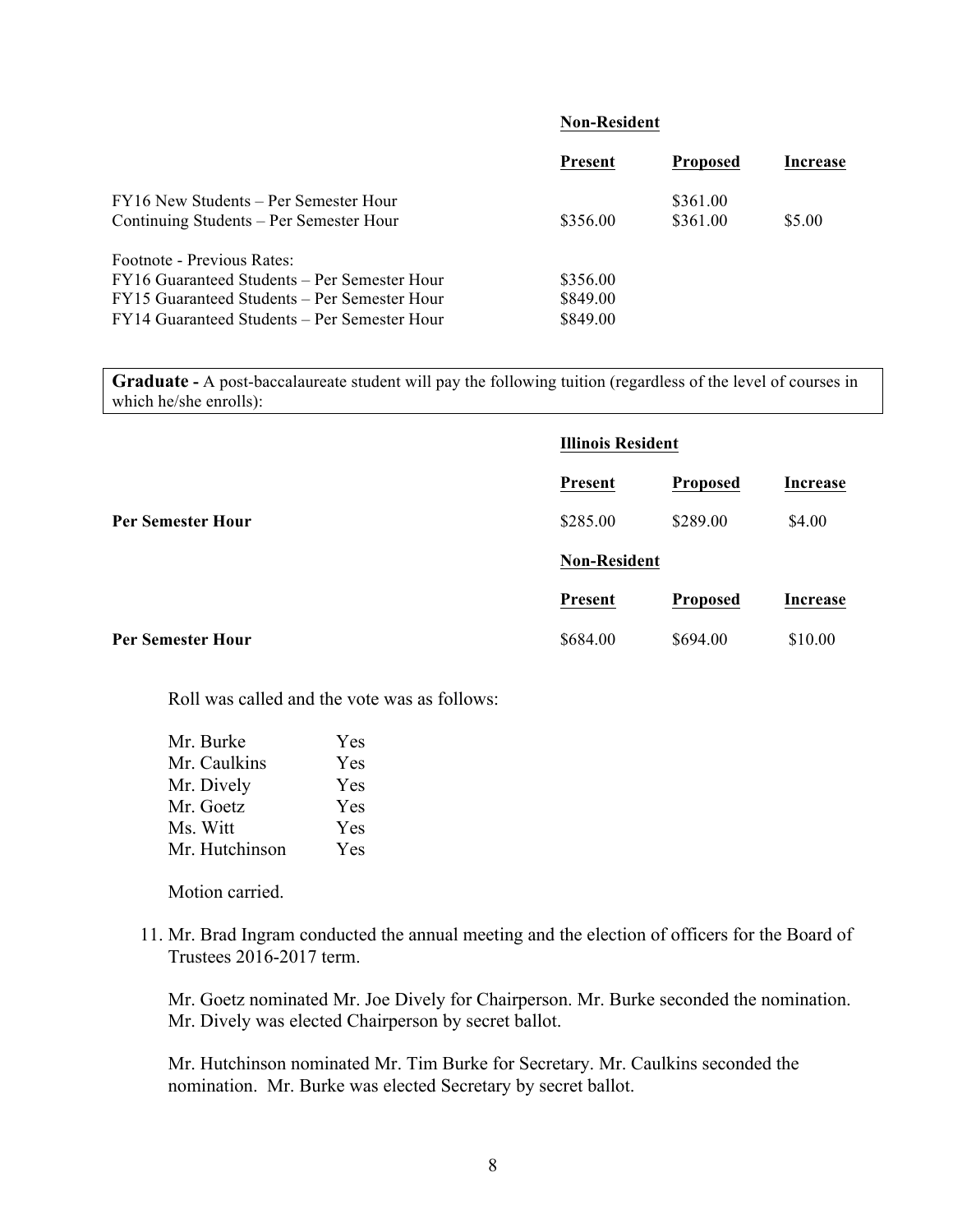Mr. Dively nominated Mr. Kris Goetz for Vice Chairperson. Mr. Hutchinson seconded the nomination. Mr. Goetz was elected Vice Chairperson by acclamation.

Mr. Goetz nominated Mr. Dan Caulkins for Member Pro-Tem of the Executive Committee. Mr. Hutchinson seconded the nomination. Mr. Caulkins was elected Member Pro-Tem by acclamation.

# **Information Items**

# **President's Report**

Mr. Josh Norman made a presentation of MyEIU, EIU's relationship management software used to connect with and recruit prospective students. MyEIU connects with prospective students based on their data profile via their custom portal, emails, text, and call campaigns. The system is a central hub for recruitment activity. It allows administrators to direct admissions counselors via assigned action lists and provides accountability through territory specific enrollment funnel dashboards. The system also serves as a central point of data collection for prospective student data. The data is distributed across the University for recruitment and strategic decision making purposes.

# **Reports from Constituencies**

# **Faculty Senate – Jemmie Robertson**

This spring Faculty Senate passed a Budget Impasse Resolution urgently calling for stable funding for FY16, FY17, and beyond. Faculty Senate also finished revising their Bylaws and Constitution. Upcoming events include a May 4<sup>th</sup> meeting between the Faculty Senate Executive Committee and the Council on University Planning and Budgeting Executive Committee with the authors of a Resolution, passed by the Faculty Senate, to review the structure and strengthen the role of the CUPB. On May  $5<sup>th</sup>$ , the annual faculty retirement reception will be held beginning at 4 pm in the Tarble Arts Center. A formal invitation will follow via email. On May 9<sup>th</sup> there will be a "Summer" session for Faculty at 2 pm in Booth Library room 4440 with Rep. Reggie Phillips.

# **Staff Senate – No report**

# **Student Government – Shirmeen Ahmad**

Second semester, Student Government worked on moving up its elections to stay consistent with other schools and to have a better transition process between officers. They continued to work on the It's on Us campaign, creating a video that featured student athletes and putting on programs such as Take Back the Night with SACIS and the Sexual Violence Talk Show. Student Government committees collaborated for the end of the year where they put on de-stress events such as smashing a car, giving out study packs, and a dodgeball tournament.